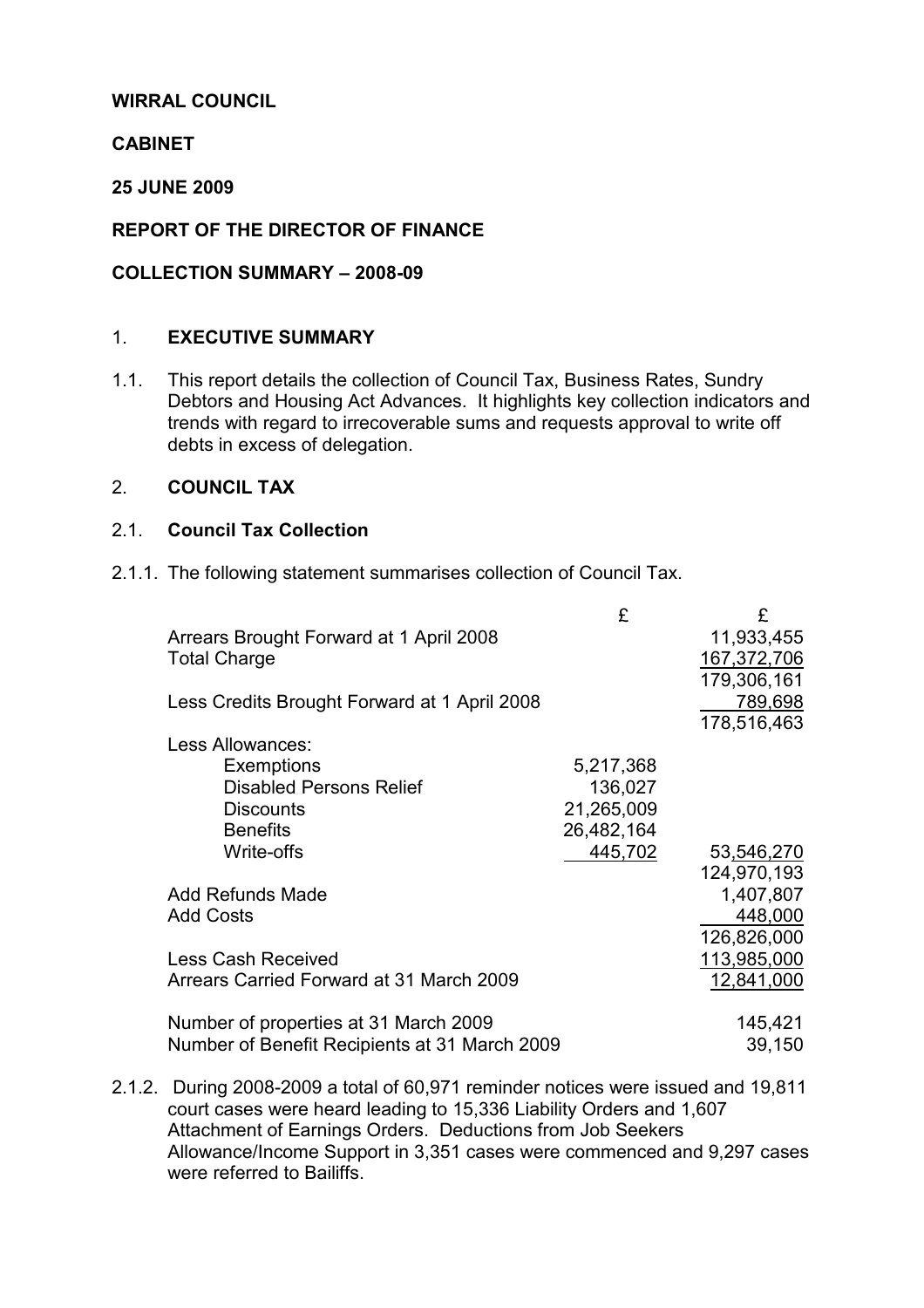2.1.3. Despite the economic downturn in 2008/09 Council Tax collection continued to improve slightly with an increase from 96.6% in 2007/08 to 96.7% in 2008/09. It is not expected that there will be a significant increase in collection for 2009/10 and I anticipate collection levels to be maintained or slightly decreased.

## 2.2. Council Tax Irrecoverables

- 2.2.1. There is no specific power to write off Council Tax debts, which are covered by the general power of administering the financial affairs of the Authority. Examples of suitable cases for write off are: deceased persons with no estate, persons not traced, Insolvency and minimal sums. All other debts are actively pursued.
- 2.2.2. The write-off provision for 2008/09 was £3.8m. Trace and recovery work is on going for Council Tax arrears. In 2008/09 £705,592 has been written off and is categorised as follows:

|                      | £          |
|----------------------|------------|
| Deceased             | 3,967      |
| Insolvency           | 95,060     |
| <b>Miscellaneous</b> | $-165,234$ |
| 1996-1997            | 259,890    |
| 2002-2003            | 511,909    |
|                      | 705,592    |

Miscellaneous write-offs include small debits/credits which are uneconomic to pursue, committal sums remitted, recovery costs cancelled, and debts that are statute barred.

- 2.2.3. The 2002/03 accounts have been analysed for collection purposes. This resulted in £511,909 of the debt being written off as unable to be traced. The remaining £399,852 will continue to be collected.
- 2.2.4. A balance at 1 April 2008 of £868,574, covers the period from 1 April 1996 to 31 March 2000. £57,245 was collected against residual debts. The cash receipts were reduced by £70,363. This was refunded to taxpayers due to successful Council Tax banding appeals. These have increased greatly due to continuing press and television publicity. Many of the appeals resulted in repayments as far back as April 1993.
- 2.2.5. I have, under delegated powers, written off the balance of the 1996/97 debt during 2008/09. The debt is 12 years old and this practice is in line with that used for General Rates and Poll Tax debts of that age. £259,890 was written off. The final collection performance for 1996-97 Council Tax was 99.22%.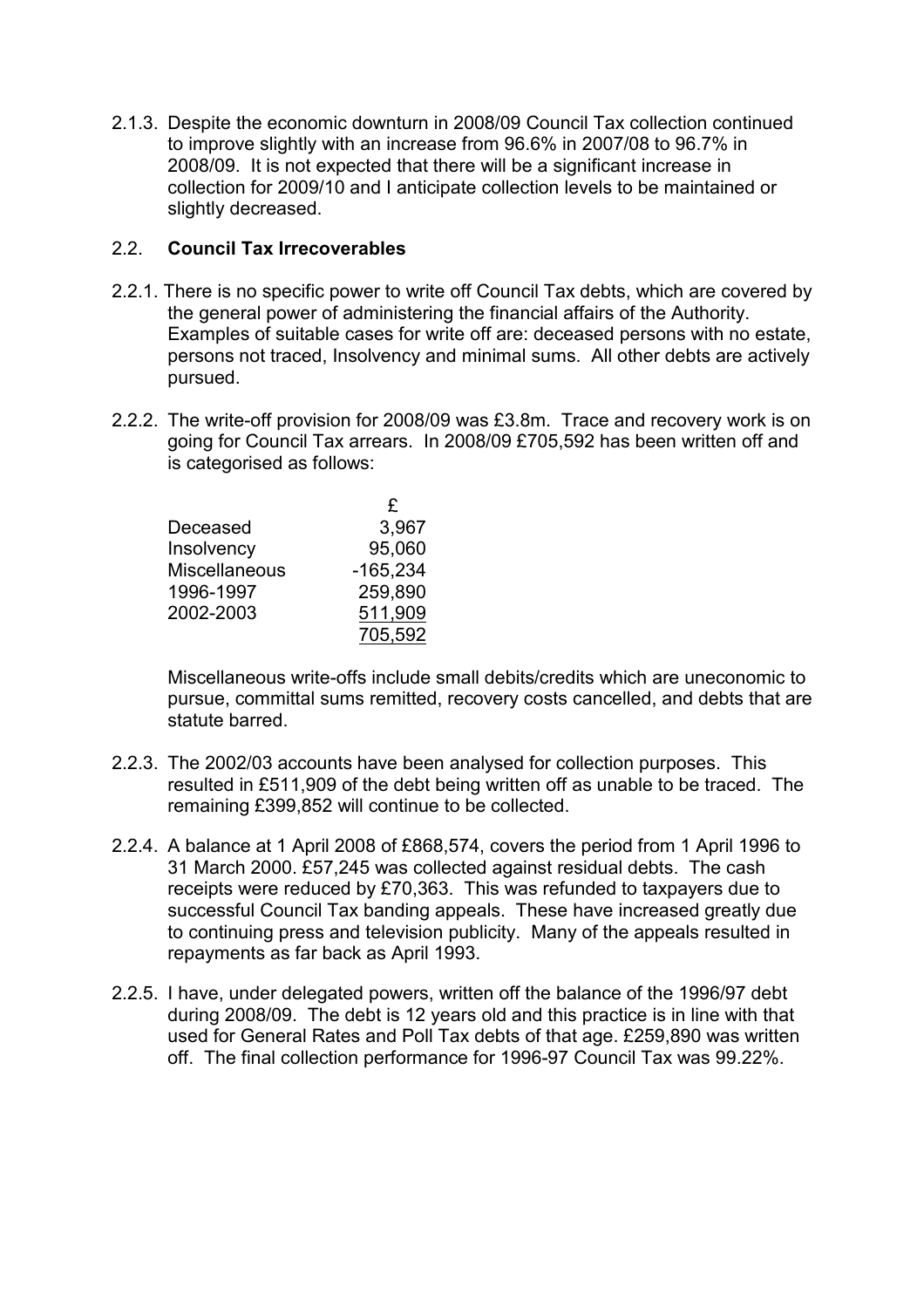## 2.3. Council Tax Statistics

#### 2.3.1. Number of Dwellings

| 1 April 2008 | 144,638 |
|--------------|---------|
| 1 April 2009 | 145,421 |

## Number of Dwellings as an Equivalent of Band 'D'

| 1 April 2008 | 105,593 |
|--------------|---------|
| 1 April 2009 | 105,863 |

## 2.3.2. Year on Year Volume Comparisons

|                            |                                       | 31.03.07 | 31.03.08  | 31.03.09 |
|----------------------------|---------------------------------------|----------|-----------|----------|
| <b>Direct Debit Payers</b> |                                       | 85,100   | 86,500    | 85,995   |
| <b>Discount Recipients</b> |                                       | 56,383   | $*64,134$ | #70,130  |
| <b>Exempt Persons</b>      |                                       | 3,397    | 3,530     | 3,835    |
|                            | No. of Amended/Copy Accounts          | 190,456  | 129,477   | 125,092  |
|                            | No. of Returned Direct Debit Payments | 11,116   | 13,478    | 10,411   |
| Payments:                  | <b>Direct Debits</b>                  | 796,001  | 838,589   | 861,591  |
|                            | Cash/Cheque                           | 190,025  | 69,694    | 124,395  |
|                            | Salaries/Wages                        | 37,987   | 35,582    | 20,492   |
| Debit/Credit Card          |                                       |          |           |          |
|                            | Internet                              | n/a      | 11,096    | 12,209   |
|                            | Phone                                 | n/a      | 12,546    | 14,201   |
|                            | Other (incl Counter)                  | n/a      | 20,026    | 19,505   |
| <b>Refunds</b>             |                                       | 6,790    | 6,126     | 5.972    |
|                            |                                       |          |           |          |

\* includes 6,528 Pensioner Discounts (1%) # includes 7,193 Pensioner Discounts (2%)

# 3. BUSINESS RATES (NATIONAL NON DOMESTIC RATES)

#### 3.1. Collection

3.1.1. The following statement summarises 2008/09 collection.

| <b>Opening Debit</b>                | 72,572,986 |
|-------------------------------------|------------|
| <b>Plus Balance Brought Forward</b> | 2,032,689  |
| <b>Plus Costs</b>                   | 41.983     |
|                                     | 74,647,658 |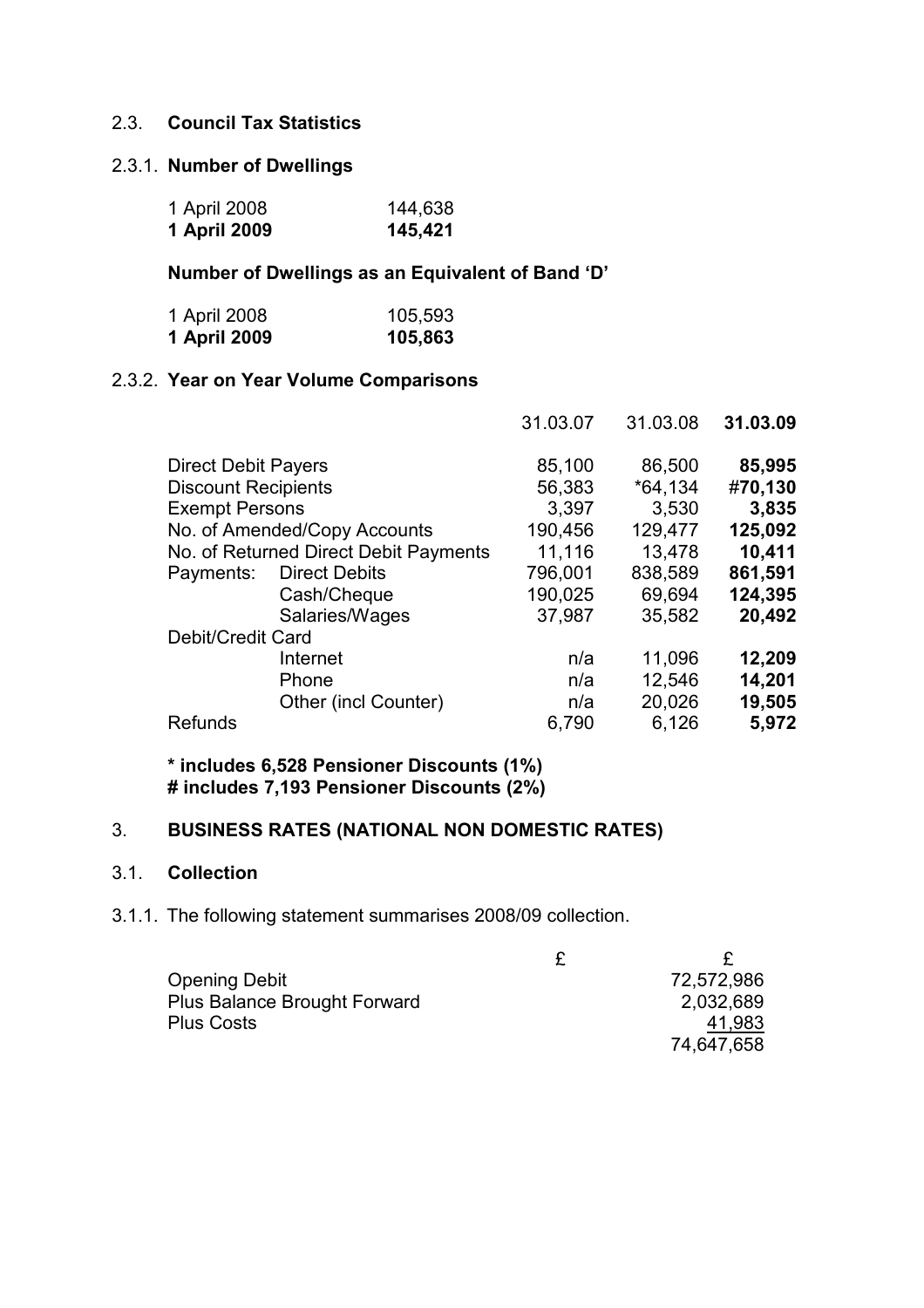| Allowances<br>Assessment changes in year<br><b>Empty relief exemptions</b><br><b>Empty relief</b><br><b>Small Business rate relief</b><br><b>Charitable Organisations</b><br><b>Transitional Relief</b><br><b>Part Occupation Property Relief</b> | $-3,002,970$<br>$-1,147,552$<br>177,700<br>$-2,013,786$<br>$-3,115,590$<br>$-203,813$<br>$-163,502$ |                                                |
|---------------------------------------------------------------------------------------------------------------------------------------------------------------------------------------------------------------------------------------------------|-----------------------------------------------------------------------------------------------------|------------------------------------------------|
| Write-Offs                                                                                                                                                                                                                                        | $-15,999$                                                                                           |                                                |
| Hardship                                                                                                                                                                                                                                          | O                                                                                                   |                                                |
| Refunds made                                                                                                                                                                                                                                      |                                                                                                     | <u>-9,485,512</u><br>65, 162, 146<br>4,637,693 |
| <b>Less Cash Received</b><br>Less net Interest                                                                                                                                                                                                    |                                                                                                     | 69,799,839<br>$-61,364,747$<br>$-192,674$      |
| <b>Balances Carried Forward</b>                                                                                                                                                                                                                   |                                                                                                     | 8,242,418                                      |
| Rateable Value 1 April 2008<br>Number of Properties 1 April 2008                                                                                                                                                                                  |                                                                                                     | 156,791,226<br>8,098                           |

3.1.2. The Business Rates system is based on a nationally set charge collected locally. In 2008/09 Wirral paid £61.9m into the National Pool. The Government re-distributes the Pool to all Authorities based on population, and in 2008-09 Wirral received £129.4m.

#### 3.2. Irrecoverables

- 3.2.1. Within the collection target is an allowance for irrecoverables or losses on collection. This is calculated as a percentage of anticipated yield and was £558,522 in 2008/09 as compared to £530,172 in 2007/08.
- 3.2.2. The Government sets these allowances for Authorities. Write-offs above these levels may need to be audited and, if accepted, collection levels are amended. The write off levels were not exceeded during 2007/08 so no specific action is required. A change in business rates systems resulted in far fewer write offs being processed during 2008/09. It is expected that there will a resultant increase in those processed during 2009/10.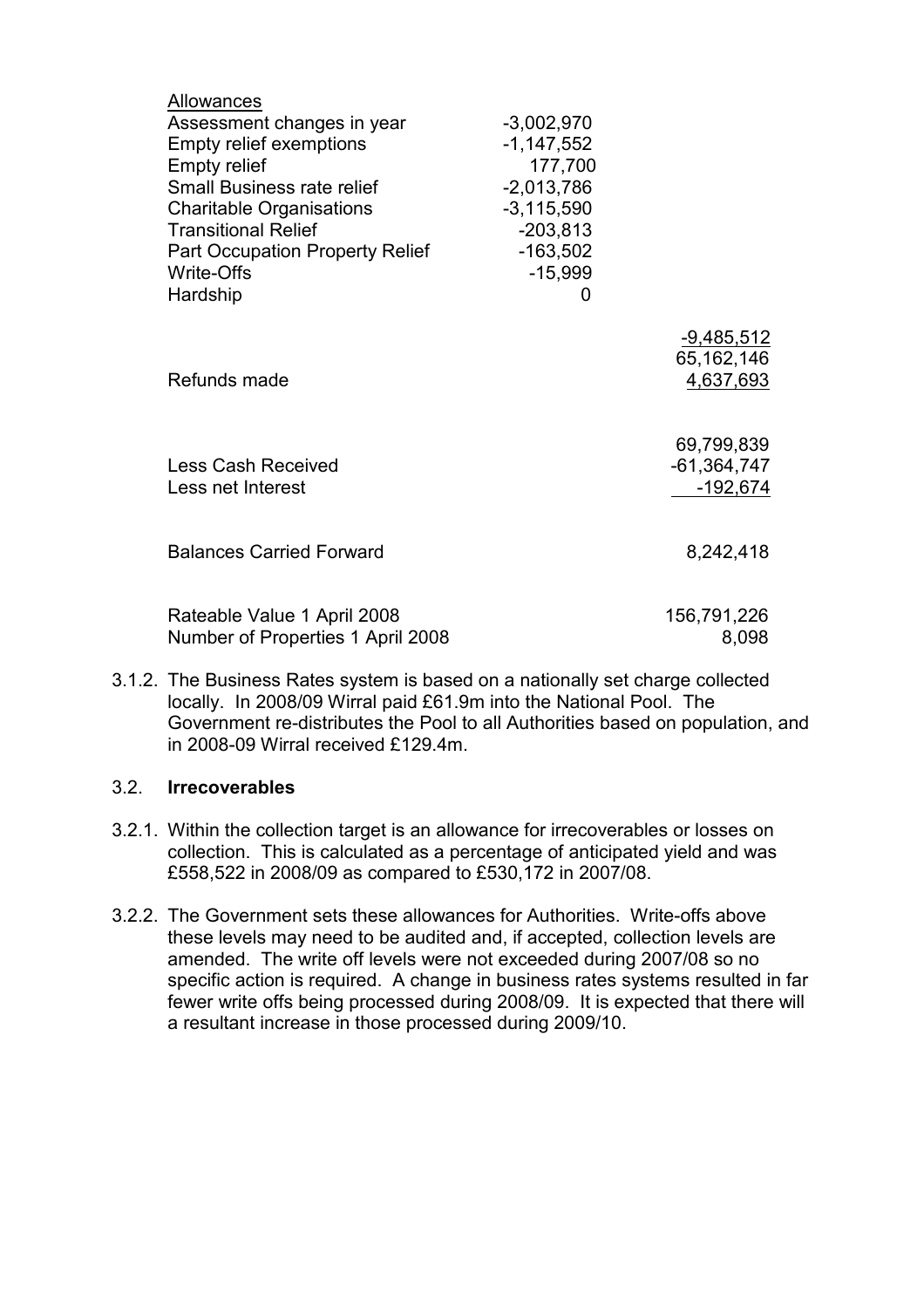3.2.3. A breakdown of 2008/09 write-offs is given below:-

|      | Absconded/Irrecoverable<br>Insolvency<br>Miscellaneous. (Inc. Deceased)                                               | <b>TOTAL</b>                            | Amount<br>£<br>30,721<br>(14, 855)<br>133<br>15,999 |
|------|-----------------------------------------------------------------------------------------------------------------------|-----------------------------------------|-----------------------------------------------------|
| 3.3. | <b>Statistics</b>                                                                                                     |                                         |                                                     |
|      | <b>Property</b><br>Number of Properties on Valuation List<br>Rateable Value<br>New and Altered Property Notifications | 2008/09<br>8,098<br>£156,791,226<br>452 | 2007/08<br>8,062<br>£156,102,380<br>516             |
|      | <b>Recovery Action</b><br>Summonses<br><b>Liability Orders</b><br><b>Chargepayers on Direct Debit</b>                 | 1,081<br>667<br>3,066                   | 1,245<br>997<br>3,098                               |

#### 4. SUNDRY DEBTOR ACCOUNTS

4.1.1 The collection statement for 2008/09 is shown with the 2007/08 comparison.

|                                            | 2008/09     | 2007/08    |
|--------------------------------------------|-------------|------------|
|                                            |             | £          |
| <b>Balance Brought Forward at 1 April</b>  | 21,974,186  | 16,245,588 |
| <b>Net Amount of Invoices</b>              | 80,412,203  | 69,704,852 |
|                                            | 102,386,389 | 85,950,440 |
| Less Write-Offs                            | 148,006     |            |
|                                            | 102,238,383 | 85,950,440 |
| <b>Payments Received</b>                   | 74,587,783  | 63,976,254 |
| <b>Balance Carried Forward at 31 March</b> | 27,650,600  | 21,974,186 |

4.1.2. The number of invoices and their value raised over the last five years are as follows:

|         | <b>Number</b> |      |
|---------|---------------|------|
|         | of Invoices   | £m   |
| 2004/05 | 38,792        | 41.3 |
| 2005/06 | 32,080        | 45.9 |
| 2006/07 | 32,720        | 44.0 |
| 2007/08 | 39,480        | 69.7 |
| 2008/09 | 38,156        | 76.3 |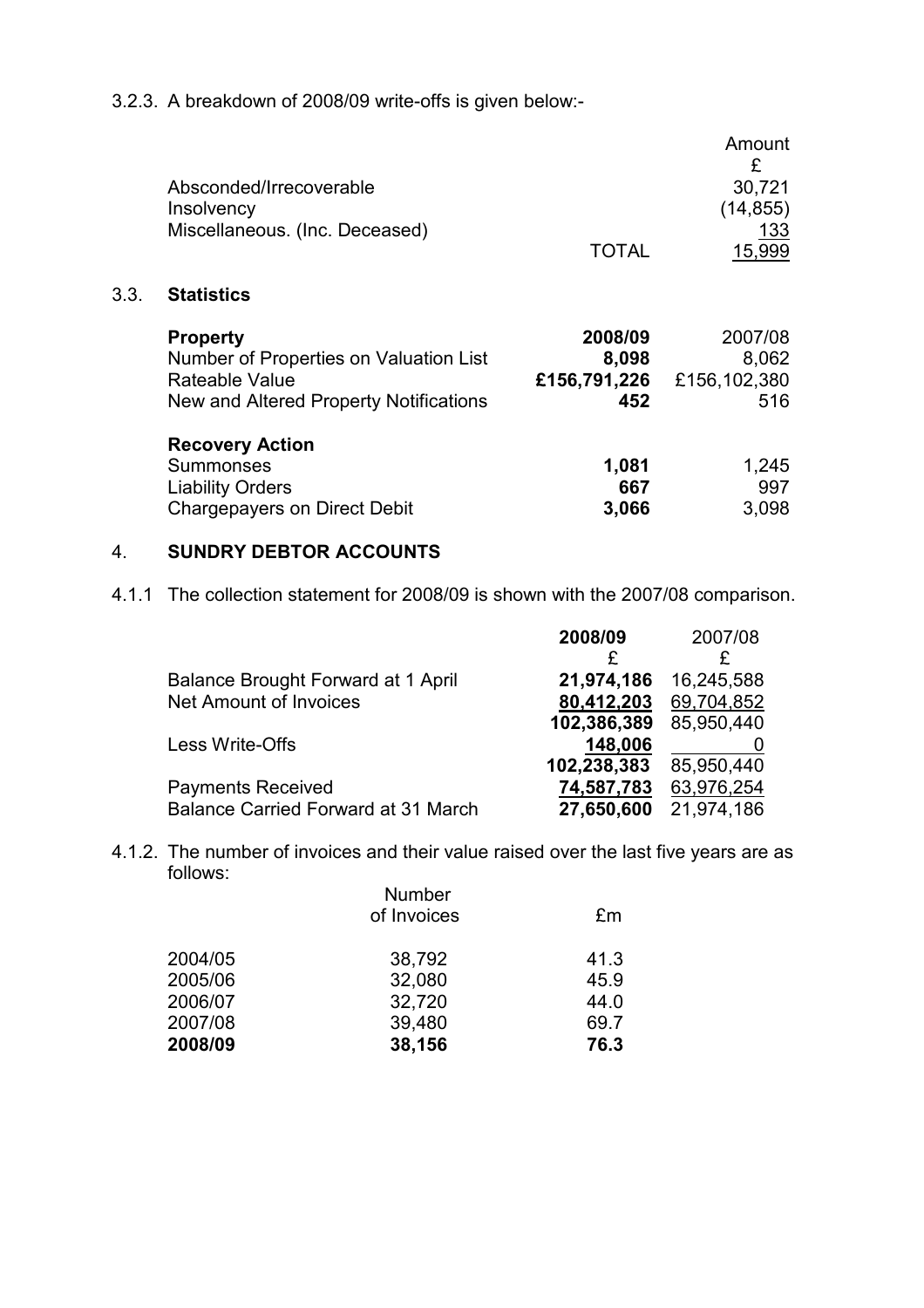#### 4.2. Irrecoverables

4.2.1 Provision for irrecoverable debts has been made and debts identified as irrecoverable are being written off. The amounts written off under delegated powers in operation for 2008/09 (under £1,000) are summarised below:

|                                    | <b>Number</b> |        |
|------------------------------------|---------------|--------|
| Absconded and No Trace             | 41            | 7,120  |
| <i><u><b>Irrecoverable</b></u></i> | 167           | 31,445 |
| <b>Miscellaneous</b>               | 76            | 17,552 |
| Insolvency                         | 20            | 5,842  |
| Deceased debtors and small value   | 152           | 13,782 |
|                                    | 456           | 75,741 |

4.2.2 Sums over the limit of delegation are shown later in the report and require Cabinet approval. These items are within the following categories and are detailed in Appendix 1.

|                        | <b>Number</b> |        |
|------------------------|---------------|--------|
| Absconded and No Trace |               | 7,250  |
| Irrecoverable          |               | 11,966 |
| <b>Miscellaneous</b>   |               | 26,542 |
| Deceased               |               | 26,507 |
|                        |               | 72.265 |

4.2.3 Details have previously been requested for debts of over £5,000 which have been submitted for write off and these are detailed below.

#### Case 1 Department of Adult Social Services

Invoice dated February 1999 amounting to £7,456.22 in respect of accommodation charges. The debt is now over 10 years old and it has been advised that debt is now statute barred.

#### Case 2 Department of Law, HR and Asset Management

Invoice dated July 2001 amounting to £9,053.54 in respect of a contribution towards a renovation grant. The debtors' marriage broke up with both parties vacating the property and subsequently the debt proved irrecoverable.

#### Case 3 Department of Law, HR and Asset Management

Invoice dated January 2003 amounting to £19,086.00 in respect of a grant for the purchase of a property. When recovery action was attempted, there was insufficient documentary evidence to prove the charge and consequently the debt could not be recovered in Court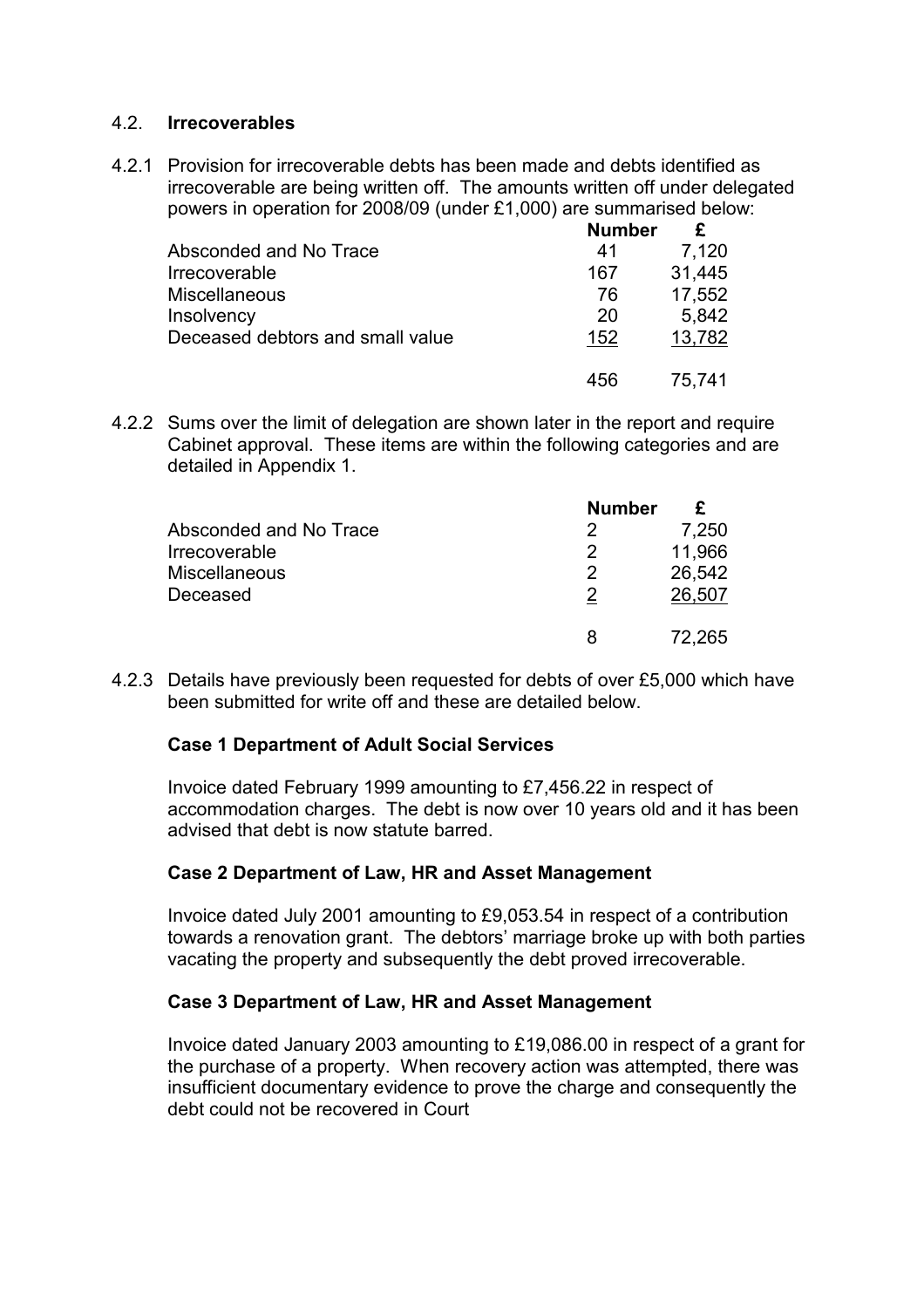## Case 4 Department of Adult Social Services

Invoice dated July 2000 for the balance of accommodation charges amounting to £25,036.35. The debtor died and all efforts to trace a next of kin have proved unsuccessful.

## 5. HOUSING ACT ADVANCES

5.1. The collection statement for 2008/09 is shown with 2007/08 comparison and a five years arrears trend.

|                                | 2007/08 | 2007/08 |
|--------------------------------|---------|---------|
|                                |         |         |
| <b>Arrears Brought Forward</b> | 4,025   | 2,102   |
| Charges                        | 69,723  | 74,241  |
|                                | 73,748  | 76,343  |
| <b>Cash Collected</b>          | 70,795  | 72,318  |
| <b>Arrears Carried Forward</b> | 2,953   | 4.025   |

## Five Year Collection Details

|           | Amount      |         | Number of       |
|-----------|-------------|---------|-----------------|
| Year      | Collectable | Arrears | <b>Accounts</b> |
|           | £           | £       |                 |
| 2004-2005 | 209,037     | 3,851   | 136             |
| 2005-2006 | 181,002     | 2,384   | 102             |
| 2006-2007 | 138,806     | 2,102   | 73              |
| 2007-2008 | 76,343      | 4,025   | 50              |
| 2008-2009 | 73,748      | 2,953   | 38              |
|           |             |         |                 |

| Total of loans outstanding at 31 March 2008 | £199,183 |
|---------------------------------------------|----------|
| Total of loans outstanding at 31 March 2009 | £149,432 |

5.2. No new advances were made in 2008/09. The number of mortgage accounts continues to decrease as more are redeemed or transferred to other institutions. The caseload retained continues to be monitored to prevent arrears increasing.

## 6. IRRECOVERABLE DEBTS

6.1. Under delegated powers I have written off as irrecoverable the following:-

| <b>Council Tax</b>    | 705,592 |
|-----------------------|---------|
| <b>Business Rates</b> | 15,999  |
| <b>Sundry Debtors</b> | 75,741  |
| <b>TOTAL</b>          | 613,852 |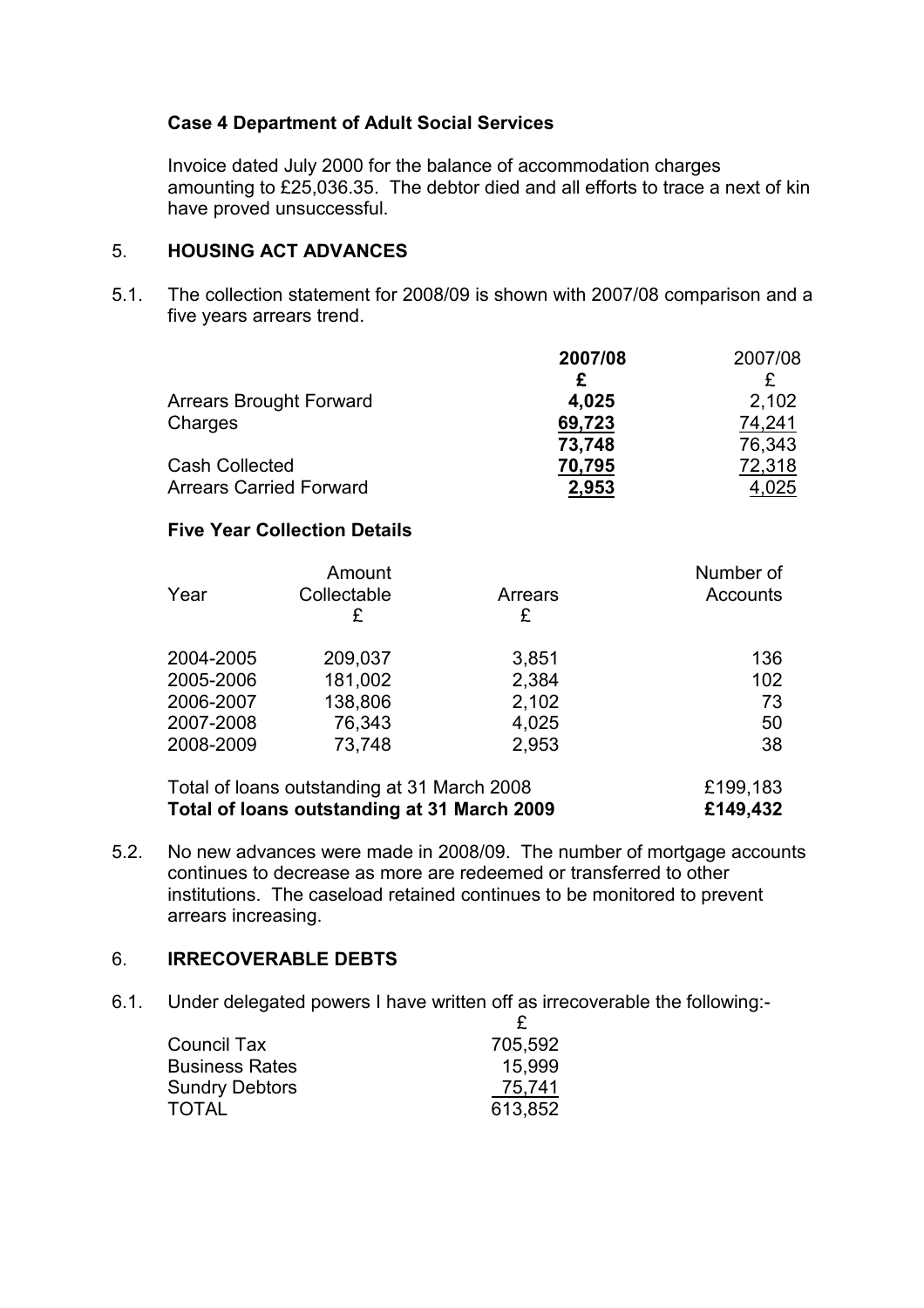## 7. FINANCIAL AND STAFFING IMPLICATIONS

7.1. There are no financial and staffing implications beyond the statements of accounts contained in this report.

# 8. LOCAL MEMBER SUPPORT IMPLICATIONS

8.1. There are no specific implications arising out of this report.

# 9. LOCAL AGENDA 21 STATEMENT

9.1. There are no specific implications arising out of this report.

# 10. PLANNING IMPLICATIONS

10.1. There are no specific implications arising out of this report.

# 11. EQUAL OPPORTUNITIES IMPLICATIONS

11.1. There are no specific implications arising out of this report.

# 12. COMMUNITY SAFETY IMPLICATIONS

12.1. There are no specific implications arising out of this report.

## 13. HUMAN RIGHTS IMPLICATIONS

13.1. There are no specific implications arising out of this report.

## 14. RECOMMENDATIONS

- 14.1. That the collection summary for 2008-09 be agreed.
- 14.2. That the irrecoverable sums totalling £72,265.31 be approved for write off.

## IAN COLEMAN DIRECTOR OF FINANCE

FNCE/192/09